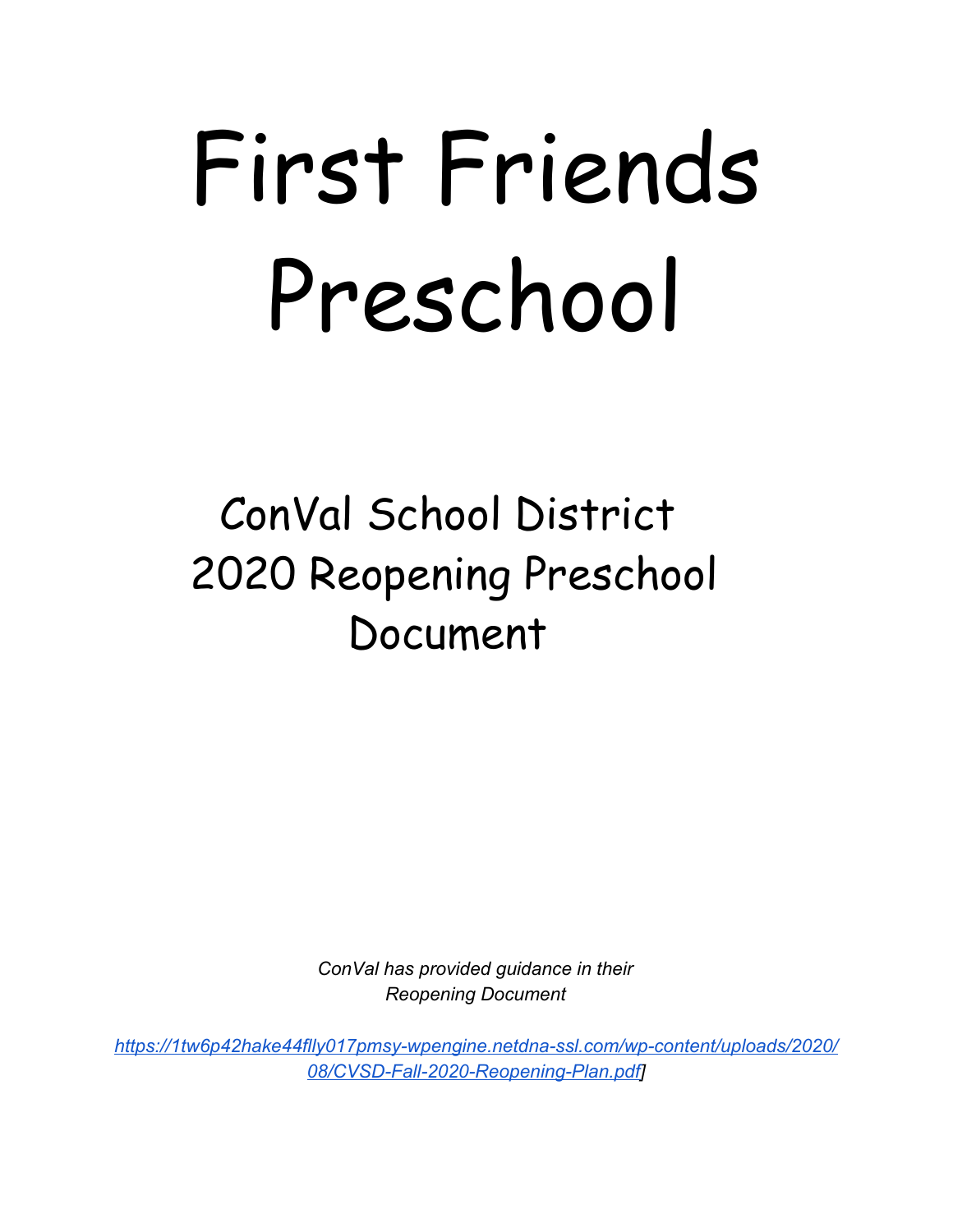*The following additional guidance is for First Friends families.*

## *FIRST FRIENDS PRESCHOOL*

#### *What will First Friends Preschool look like?*

Much of First Friends Preschool will look the same. Children will be learning how to get along with others, engaging in a preschool curriculum that promotes language, literacy, mathematics, motor skills, as well as developing a curiosity and knowledge of our outside world.

This year we will be utilizing our outdoor learning spaces more and will be organizing the classroom and its materials with safety in mind.

Everyone will be wearing or learning to wear masks. Each child will have their own snack and lunch.

Preschools will be their own pod and will not be interacting with the greater school community. The preschool class will be divided into small groups to enable physical distancing, and small group teaching while indoors. Outdoor teaching activities will be implemented as much as possible in a small group fashion, sharing spaces and resources, alternately.

We will utilize outdoor space as much as possible and will organize the classroom furniture and routines with physical distancing in mind. This may mean that half the class is outdoors while half the class is inside engaged in free choice time with fewer bodies in the room. It may mean that handwashing occurs in two places and that waiting chairs are spaced appropriately.

Daily schedules will be flexible to arrival and departure, given physical distancing and parent transport. Morning schedules will continue to include circle time lessons, individual teaching, music/movement, project, and snack, recess and child-centered unstructured play. Full time students schedule will add lunch, rest time, small group activities, individual teaching and recess.

*Please refer to your First Friends Preschool Parent Handbook for a daily schedule.*

#### **Dropping off and Picking up Children**

The preschool program for the three year olds will be from 8:45am-11:30 am Monday through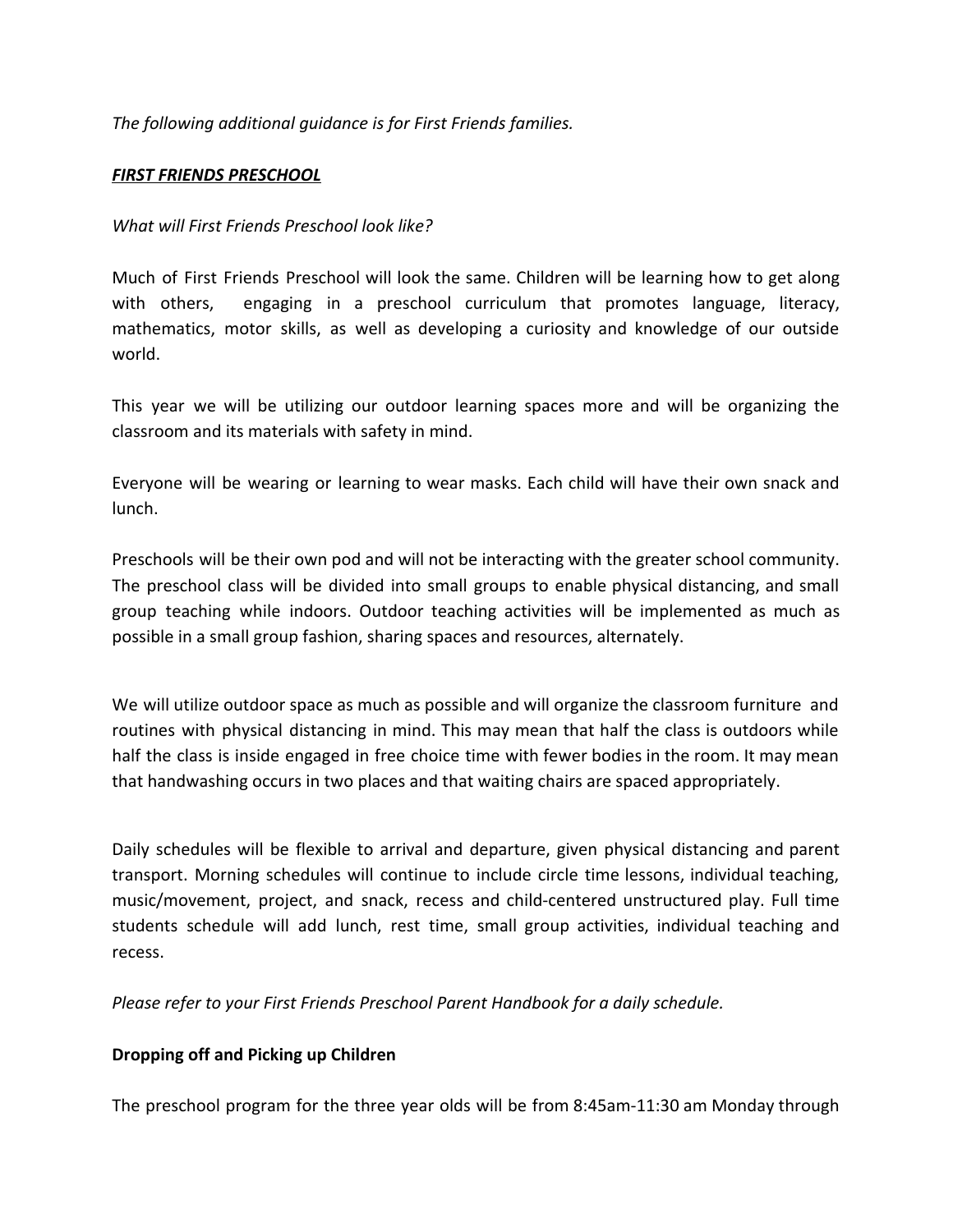Friday. On Wednesday, the 4 year old program will also end at 11:30 am. The 4 year olds will stay until 3:00 Monday, Tuesday, Thursday, Friday.

All staff entering the building must wear a face mask covering their nose and mouth at all times. Parents should also wear a mask when interacting with staff at pick up and drop off times. Parents, guardians and visitors will not be allowed inside the building at this time.

Preschoolers who ride the bus will wear masks and have assigned seating. Seating will have physical distancing protocols in mind with 1 child per seat. Bus drivers will wear face masks.

Each elementary school building will have designated entrances for preschool students. Your child's classroom teacher will notify you of arrival times and entrance locations.

When a child arrives at school they will be screened using the following procedure outlined in the ConVal Fall [Reopening](https://convalsd.net/wp-content/uploads/2020/08/CVSD-Fall-2020-Reopening-Plan.pdf) Document. Temperatures will be checked, and questions regarding health and travel asked as part of the screening process (see below).

Communication with staff should be done via email or phone to support physical distancing recommendations. Teachers will remain committed to ensuring family engagement. Teachers will be available as much as possible to keep all families updated and to answer/address the needs of the children. Please check your notifications regularly regarding potential changes.

# **Student and Staff Screening Procedure**

Preschool will follow the same screening procedures for ConVal staff and students:

- All students and staff must screen at home prior to arrival to school and again upon arrival to the school building
- Temperature will be checked with no-touch thermal scanning thermometer
	- If temperature 100.0 degrees fahrenheit or higher:
		- Staff will be sent home
		- Students will wear a mask, if possible, and will remain with school nurse/staff in COVID-19 accommodation room to await parent pick up or dismissal
- The following questions will be asked:
	- Are you experiencing any of the following symptoms:
		- Fever and chills
		- Cough
		- Shortness of breath or difficulty breathing
		- Fatigue
		- Muscle or body aches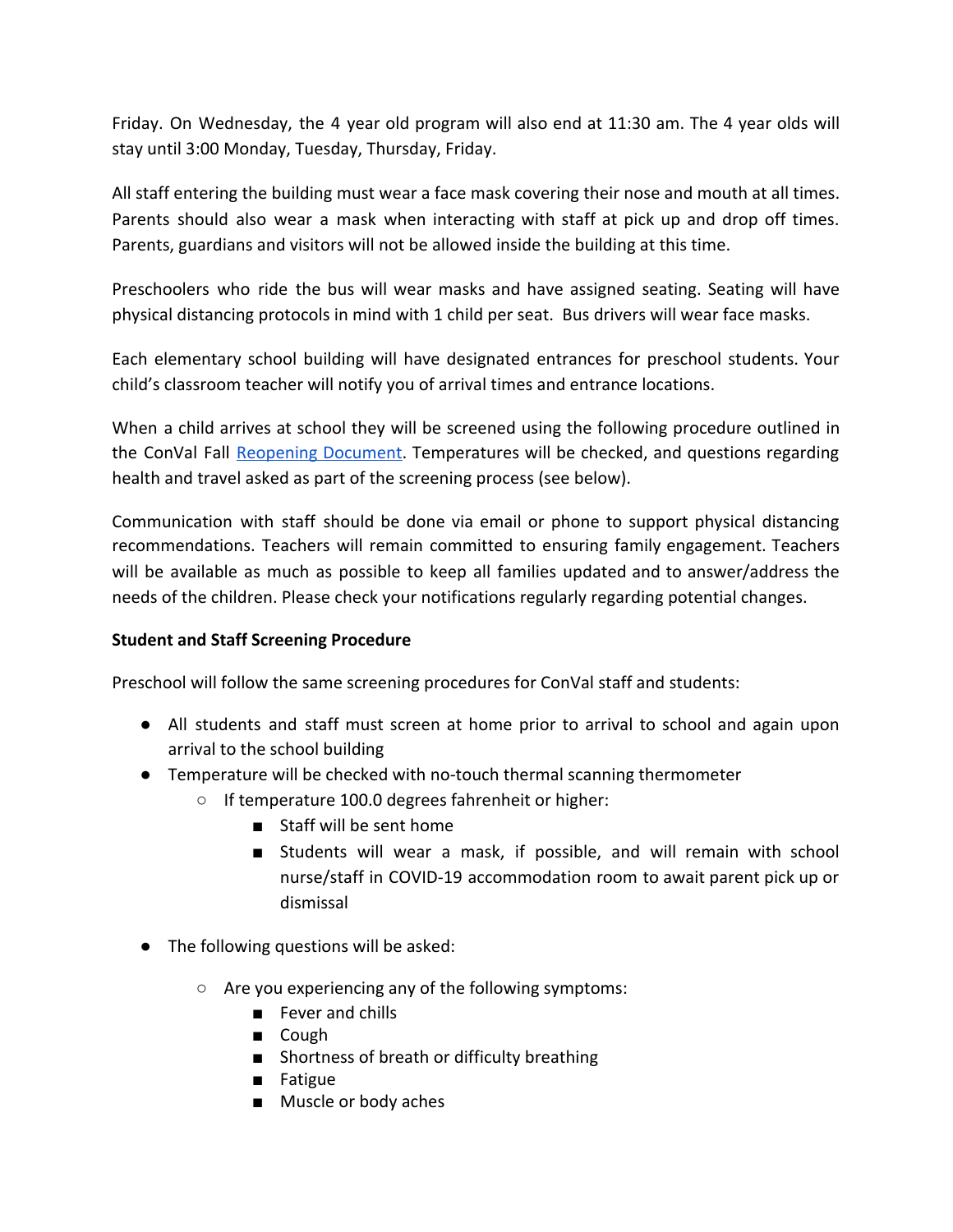- Headaches
- New loss of taste or smell
- Sore throat
- Congestion or runny nose
- Nausea, vomiting, diarrhea
- Have you had close contact with someone who is suspected or confirmed to have had COVID-19 in the past 14 days?
- $\circ$  Have you traveled in the prior 14 days outside of New England (New Hampshire, Vermont, Maine, Massachusetts, Connecticut, Rhode Island)?

#### **Mask Wearing**

Given that both the CDC and DHHS highly recommend their use, the school district's policy during a pandemic is that all adults and students will be required to wear a face mask while on school grounds. The mask wearing expectation will be addressed as a developmental skill as any other daily living skill that needs to be learned by preschoolers. Staff and parents will be actively working on this skill. Face masks need to provide adequate coverage of both the nose and the mouth. Regularly scheduled mask breaks will be incorporated into the daily schedule. Special exceptions for documented medical conditions needs will be considered. Additional recommendations can be found at:

#### <https://www.dhhs.nh.gov/dphs/cdcs/covid19/covid-mask-guidance.pdf>

Face Shields are not currently permitted as a stand alone substitute for face masks as they may protect the wearer, but do not necessarily protect the people surrounding the wearer from their droplets. You may see staff members wearing face shields as an additional layer of protection.

#### **Illness Policy and Monitoring**

Children and all staff will have their temperatures checked daily before entering the classrooms. Children's temperatures will be taken at the door upon arriving then randomly throughout the day. Any student with a fever of more than 100.0 degrees fahrenheit must remain out of school for 72 hours after the fever has broken without fever reducing medications. Please procedures outlined in the ConVal Fall [Reopening Document.](https://convalsd.net/wp-content/uploads/2020/08/CVSD-Fall-2020-Reopening-Plan.pdf)

#### **Keeping Healthy**

First Friends Preschool will take every precaution for your child to stay healthy! Staff training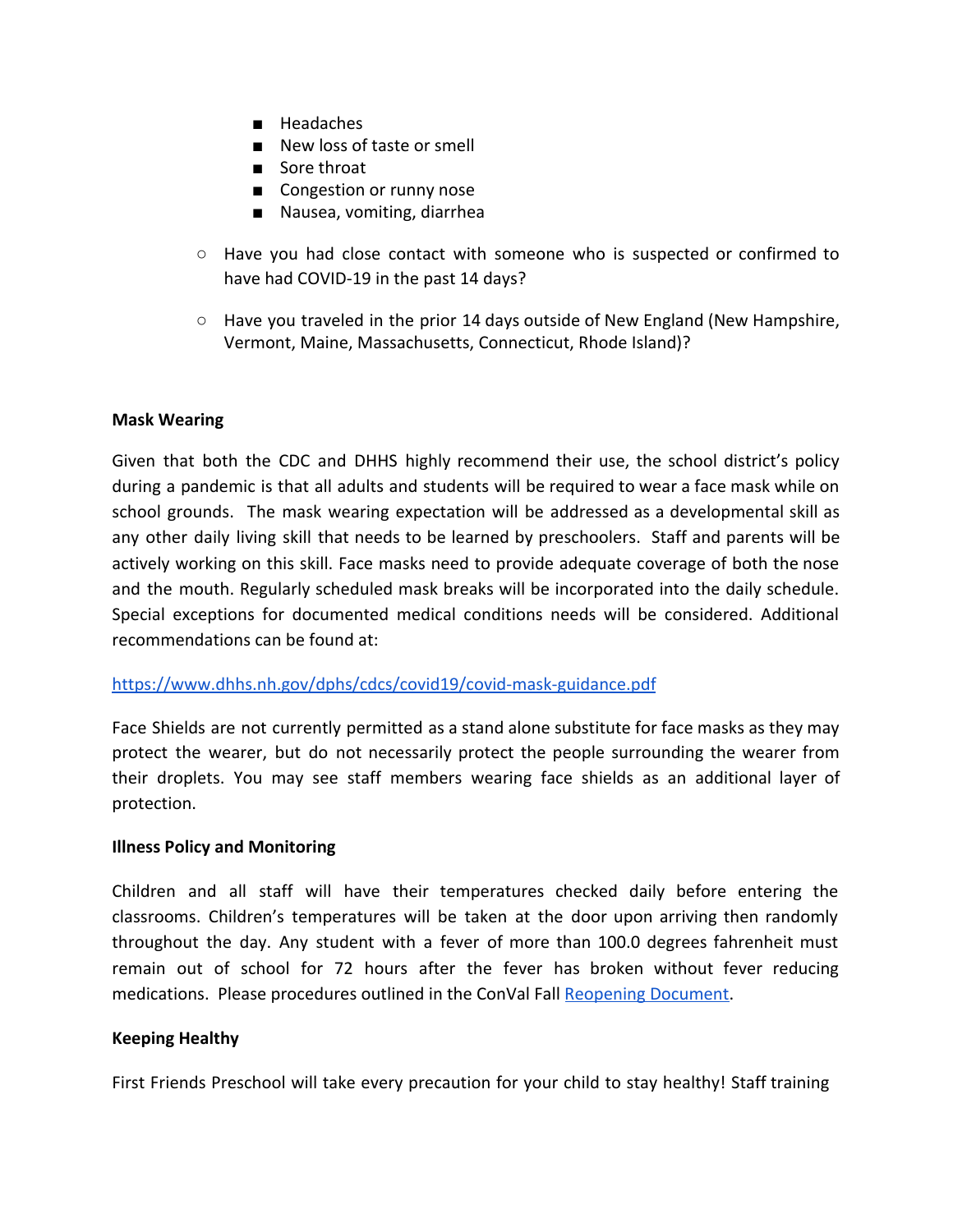and communications regarding health and safety measures remain ongoing. Consistent hand washing, disinfecting, and cleaning of the schools will be performed many times during the day by the staff and again at night by custodial staff..

Children will be required to wash their hands additional times during the day. At minimum, hand hygiene will occur when entering the classroom, before and after meals or snacks, after outside time, after going to the bathroom, and prior to leaving for home (if the child is still inside). This may cause a child's hands to become more dry or raw than normal. We ask that you use lotion on their hands nightly to help keep your child's hands from becoming overly dry or sore.

Classroom materials will be disinfected after use and some materials will be provided and labeled in containers for individual use (markers, crayons, etc).

Children's cubbies, bins, or hanging hook areas will be sanitized regularly.

We are requesting that children not bring toys from home during this time. Classroom toys that cannot be cleaned and sanitized will not be used. Children's books, like other paper-based materials, are not considered a high risk for transmission and do not need additional cleaning or disinfection procedures. A comfort item and blanket will be allowed and will only be used at rest time. It will be stored in a plastic bag in the child's cubby/bin and sent home for regular washing. Playground toys and structures will also be cleaned and disinfected regularly. No standing water tables/sensory tables will be allowed. Children will be encouraged to engage in activities that promote natural spacing and minimal congregating. Hand sanitizer is available on the playground as well as throughout the building.

Children should bring a snack/lunch from home daily. There will also be grab and go breakfast and lunch bags available at school. We will not have a communal snack this year as has been the norm in preschool. Please plan snacks and lunches that are easily opened by your child.

# *What can parents do to help?*

Please send in two changes of clothes and any diapering needs preferably in a disposable shopping bag. You can let classroom staff know if clothing should stay in the classroom for the week or travel daily in your child's backpack. As needed, personal items will be sent home at the end of the week for proper washing. This may include nap time items or other items that may need proper cleaning (please remember to wash the backpack too!).

Please send in two clean masks daily. We will have some available for use in case.